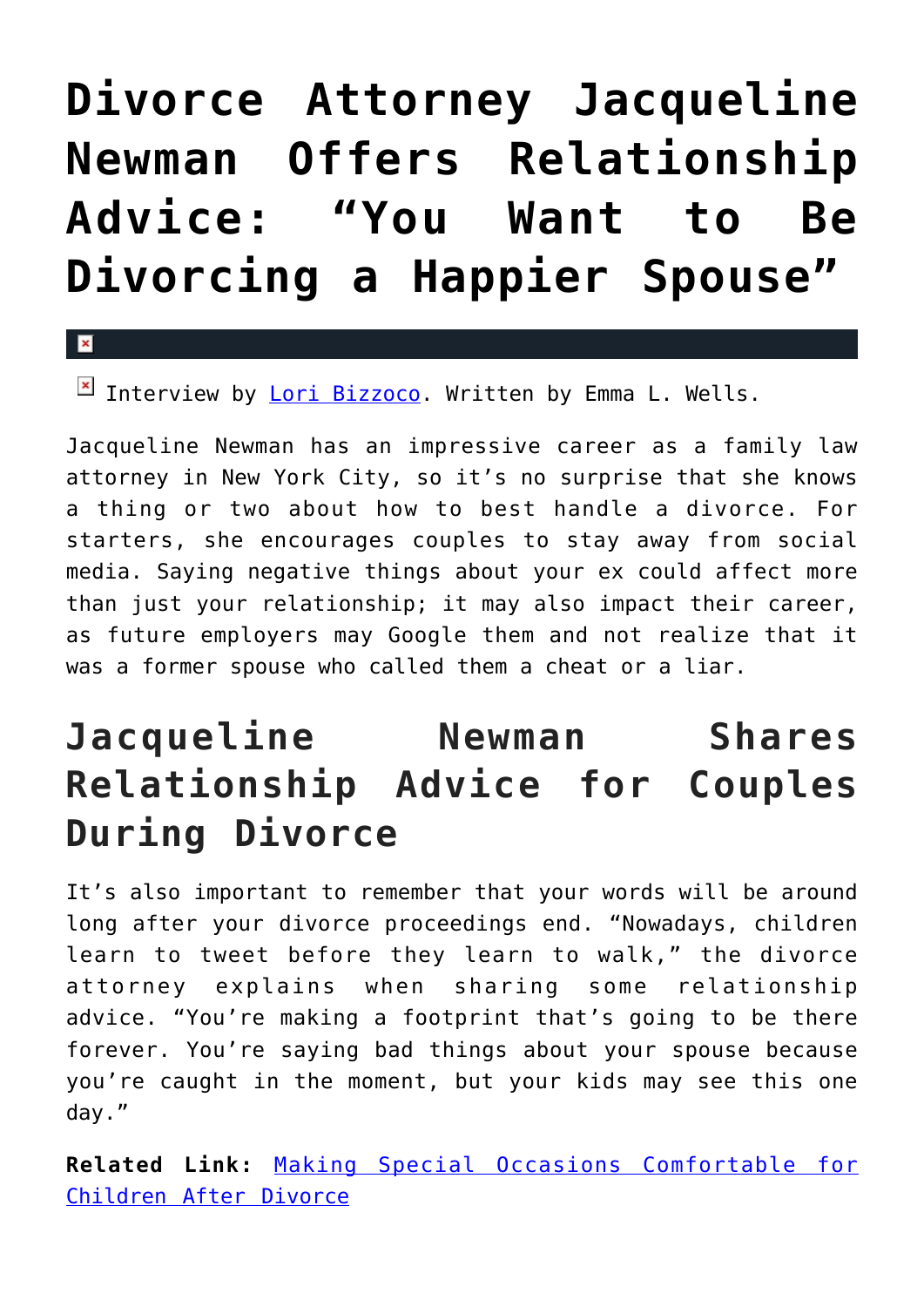If you're thinking of splitting from your husband, there are several steps you should take. "One of the first things I ask my clients when they sit down in my office is, 'Are you sure you want to get divorced?'" Newman shares. She points out that this process is far from fun and shouldn't be undertaken unless you're 100 percent sure you want out of your marriage.

If your answer is yes, now, you have to decide *how* you want to get divorced. There are three basic options: litigation, collaborative law, or mediation. You need to figure out what process is best for you and what kind of divorce attorney you want to hire. "You want to be with an attorney who you feel you can say anything to. If you're not comfortable talking to them, then you're not giving them the tools and position to really protect you," she reveals.

While a good personality fit is the number one quality to look for in an attorney, the second thing you need is a person who can think strategically. "You need someone who's going to look at the big picture and figure out the best way to get you to your goals," she adds.

**Related Link:** [Facing a Divorce? Don't Take the Adversarial](http://cupidspulse.com/60604/facing-a-divorce-lisa-labelle-hope-after-divorce/) [Approach](http://cupidspulse.com/60604/facing-a-divorce-lisa-labelle-hope-after-divorce/)

Newman also encourages her female clients to become familiar with their spending habits. "Women are not always aware of their finances before getting divorced," she explains. "Pay attention to your lifestyle." It will empower you to know what's going on and help you control the outcome of your divorce.

Her best relationship advice for those going through a divorce is simple: "You want to be divorcing a happier spouse." She says it's important to maintain a civil attitude — especially if children are involved — and make sure everyone has what they want in the end. If you want to look at [celebrity](http://cupidspulse.com/celebrity-relationships/break-up-divorce/) [divorces](http://cupidspulse.com/celebrity-relationships/break-up-divorce/) for inspiration, it may be tough. "If they're really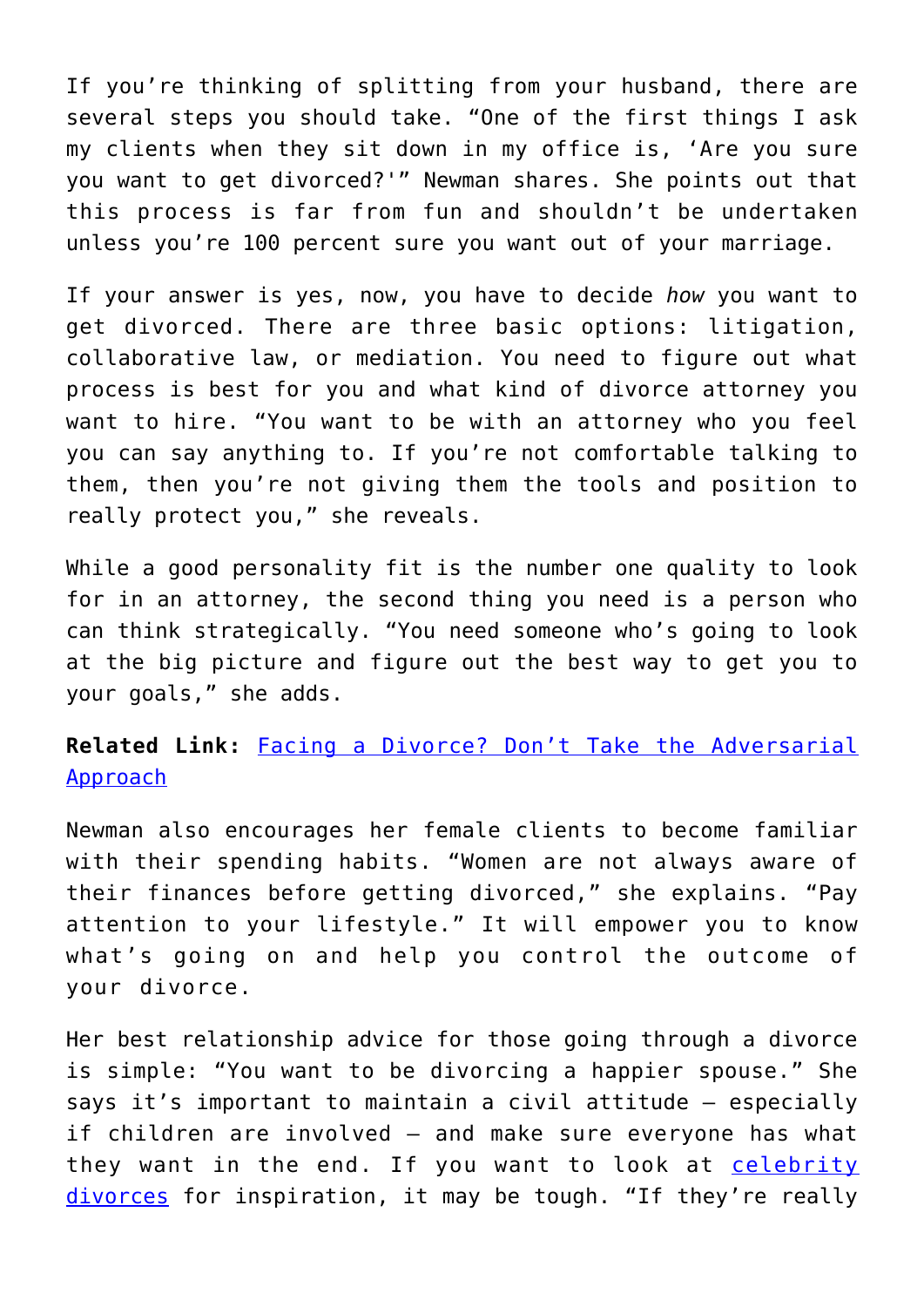smooth and amicable, you never hear about them," she divulges. "The best divorces are the ones you find out about after the fact."

## **Prenuptial Agreements Aren't Only for Celebrity Couples**

Believe it or not, you don't have to be a celebrity couple or have a lot of money to have a prenuptial agreement. Prenups are the biggest part of Newman's practice, and there are many situations that require one. For instance, if it's your second marriage and you have children from your first marriage or if you own your own business, then a prenup is necessary. As the divorce attorney explains, you should get a prenup "if you have assets that you want to be very clear are going to stay yours after a divorce." She adds that laws are constantly changing and that it's good to guarantee what's going to happen in the event of divorce.

## **Related Link:** [Divorce Expert Advice: Kindness No Matter What](http://cupidspulse.com/85072/relationship-advice-janeen-diamond-kindness-no-matter-what/)

Apart from providing security, prenups can be good for your relationship and love. "Not only do they help assure the wealthier spouse that they aren't being taken advantage of, but they teach couples to have difficult conversations about money," she shares. "You shouldn't look at prenups as asking for a divorce."

As far as her own ten-year marriage goes, Newman believes that her job actually *helps* her relationship and love. "I think, on some level, it strengthens my marriage because seeing people at their worst, seeing what they will do, gives me perspective on how little it matters if he doesn't unload the dishwasher," she says. "I fight all day long at work, so I really don't fight that much at home. I get it out of my system. You can't have a lot of drama in both parts of your life!"